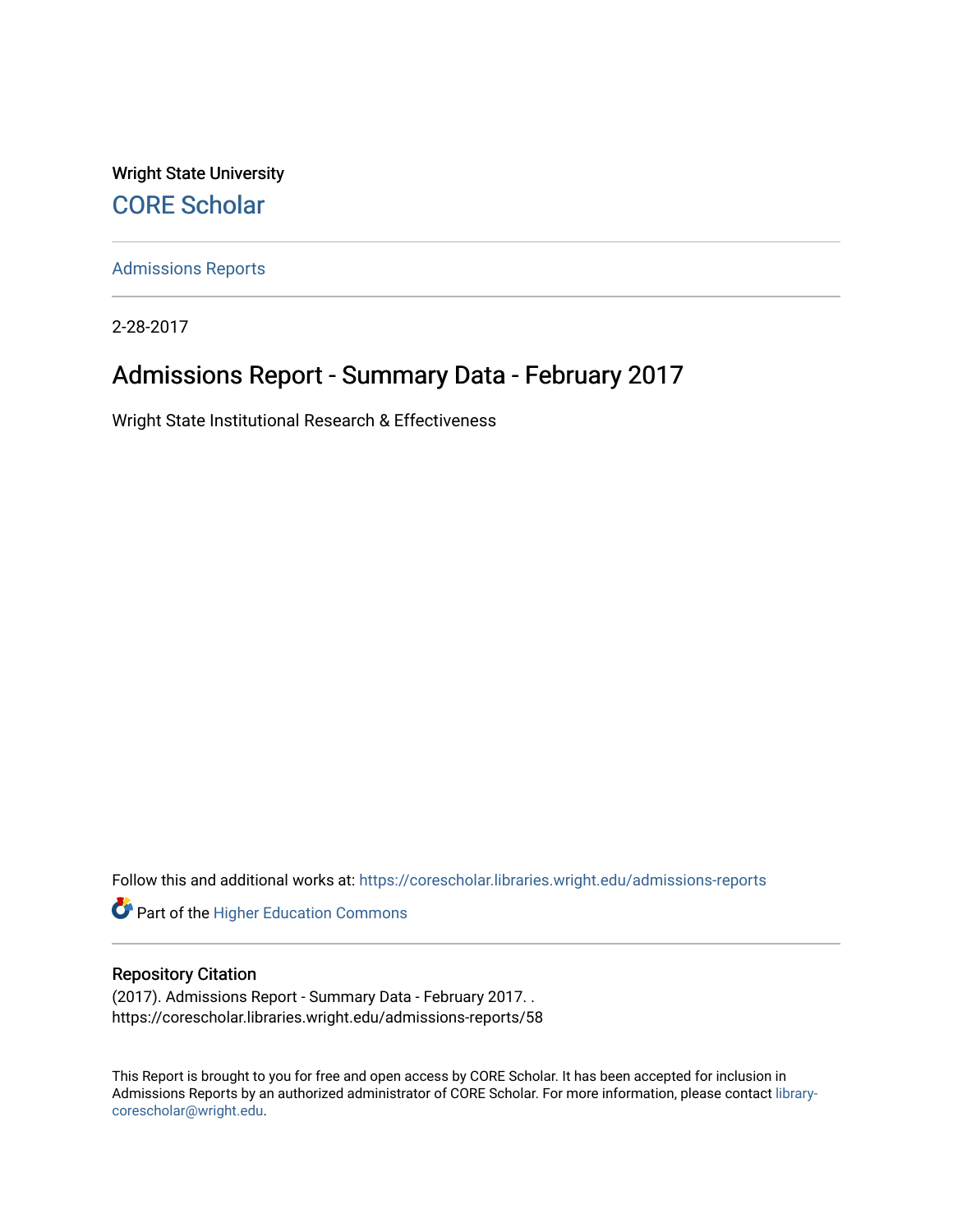# **Wright State University FALL SEMESTER Application Summary Report through February**

|                                         |                           |                           |                           |            | <b>Difference</b> |
|-----------------------------------------|---------------------------|---------------------------|---------------------------|------------|-------------------|
|                                         | <b>Fall Semester 2015</b> | <b>Fall Semester 2016</b> | <b>Fall Semester 2017</b> |            | 2016-2017         |
|                                         | through February 28       | through February 29       | through February 28       | $\pmb{\#}$ | $\frac{9}{6}$     |
| Applications                            |                           |                           |                           |            |                   |
| Undergraduate, Dayton Campus            | 6,732                     | 7,126                     | 6,687                     | $-439$     | $-6.2%$           |
| Undergraduate, Lake Campus              | 334                       | 370                       | 520                       | 150        | 40.5%             |
| Graduate                                | 2,533                     | 2,637                     | 1,874                     | $-763$     | $-28.9%$          |
| <b>Total Applications</b>               | 9,599                     | 10,133                    | 9,081                     | $-1,052$   | $-10.4%$          |
|                                         |                           |                           |                           |            |                   |
| <b>Undergraduate, Dayton Campus</b>     |                           |                           |                           |            |                   |
| New First Time Direct from HS           | 5,564                     | 6,131                     | 5,574                     | $-557$     | $-9.1%$           |
| Other 1st Time Out HS More 1Yr          | 199                       | 166                       | 135                       | $-31$      | $-18.7%$          |
| Transfer                                | 818                       | 704                       | 576                       | $-128$     | $-18.2%$          |
| Readmit                                 | 72                        | 78                        | 77                        | -1         | $-1.3%$           |
| Gateway                                 | $\mathbf{1}$              |                           |                           |            |                   |
| HS Post Secondary/CC+                   |                           | 9                         | 310                       | 301        | 3344.4%           |
| <b>LEAP Non Degree</b>                  | 78                        | 38                        | 10                        | $-28$      | $-73.7%$          |
| Transient                               |                           |                           | 5                         | 5          |                   |
| <b>Total Dayton Campus Applications</b> | 6,732                     | 7,126                     | 6,687                     | $-439$     | $-6.2%$           |
| Undergraduate, Lake Campus              |                           |                           |                           |            |                   |
| New First Time Direct from HS           | 289                       | 306                       | 403                       | 97         | 31.7%             |
| Other 1st Time Out HS More 1Yr          | 9                         | 16                        | 17                        | 1          | 6.3%              |
| Transfer                                | 28                        | 32                        | 42                        | 10         | 31.3%             |
| Readmit                                 | 8                         | 9                         | $\overline{7}$            | $-2$       | $-22.2%$          |
| HS Post Secondary/CC+                   |                           | $\overline{7}$            | 50                        | 43         | 614.3%            |
| Transient                               |                           |                           | $\mathbf{1}$              | 1          |                   |
| <b>Total Lake Campus Applications</b>   | 334                       | 370                       | 520                       | 150        | 40.5%             |
|                                         |                           |                           |                           |            |                   |
| <b>Graduate/Professional</b>            |                           |                           |                           |            |                   |
| International                           | 1,807                     | 1,762                     | 958                       | $-804$     | $-45.6%$          |
| Domestic                                | 726                       | 875                       | 916                       | 41         | 4.7%              |
| <b>Total Graduate Applications</b>      | 2,533                     | 2,637                     | 1,874                     | $-763$     | $-28.9%$          |

*Boonshoft School of Medicine Medical students are not included*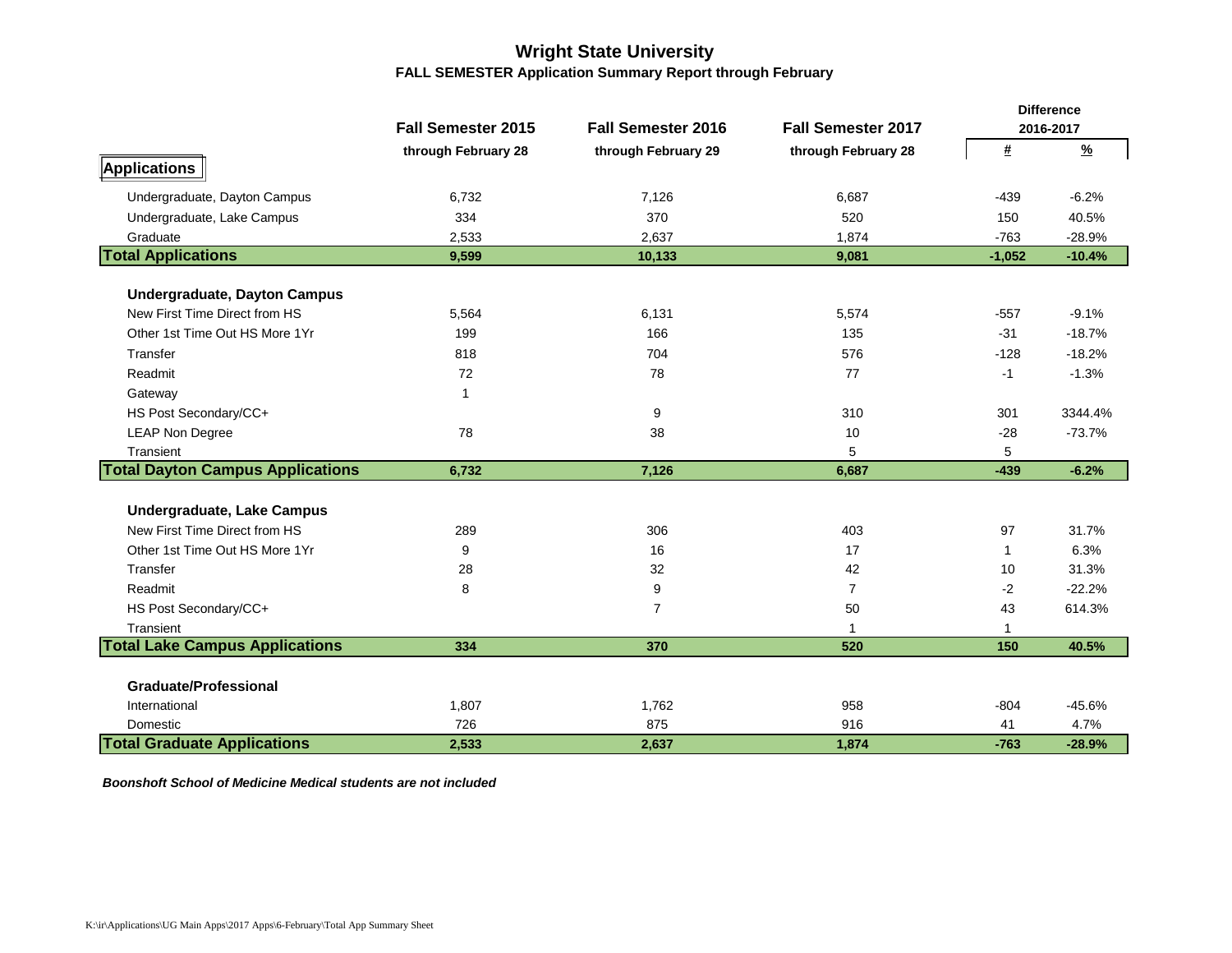## **Wright State University FALL SEMESTER Admitted Summary Report through February**

|                                     |                           |                           |                           |            | <b>Difference</b> |
|-------------------------------------|---------------------------|---------------------------|---------------------------|------------|-------------------|
|                                     | <b>Fall Semester 2015</b> | <b>Fall Semester 2016</b> | <b>Fall Semester 2017</b> |            | 2016-2017         |
|                                     | through February 28       | through February 29       | through February 28       | $\pmb{\#}$ | $\frac{9}{6}$     |
| Admits                              |                           |                           |                           |            |                   |
| Undergraduate, Dayton Campus        | 4,453                     | 4,847                     | 4,783                     | $-64$      | $-1.3%$           |
| Undergraduate, Lake Campus          | 227                       | 271                       | 382                       | 111        | 41.0%             |
| Graduate                            | 555                       | 516                       | 503                       | $-13$      | $-2.5%$           |
| <b>Total Admits</b>                 | 5,235                     | 5,634                     | 5,668                     | 34         | 0.6%              |
| <b>Undergraduate, Dayton Campus</b> |                           |                           |                           |            |                   |
| New First Time Direct from HS       | 3,991                     | 4,423                     | 4,338                     | $-85$      | $-1.9%$           |
| Other 1st Time Out HS More 1Yr      | 59                        | 74                        | 82                        | 8          | 10.8%             |
| Transfer                            | 320                       | 288                       | 269                       | $-19$      | $-6.6%$           |
| Readmit                             | 40                        | 46                        | 44                        | $-2$       | $-4.3%$           |
| Gateway                             | 1                         |                           |                           |            |                   |
| HS Post Secondary/CC+               |                           | $\overline{c}$            | 40                        | 38         | 1900.0%           |
| <b>LEAP Non Degree</b>              | 42                        | 14                        | 10                        | $-4$       | $-28.6%$          |
| <b>Total Dayton Campus Admits</b>   | 4,453                     | 4,847                     | 4,783                     | $-64$      | $-1.3%$           |
| Undergraduate, Lake Campus          |                           |                           |                           |            |                   |
| New First Time Direct from HS       | 212                       | 240                       | 329                       | 89         | 37.1%             |
| Other 1st Time Out HS More 1Yr      | $\overline{4}$            | 6                         | 14                        | 8          | 133.3%            |
| Transfer                            | 5                         | 11                        | 21                        | 10         | 90.9%             |
| Readmit                             | 6                         | 8                         | 7                         | $-1$       | $-12.5%$          |
| HS Post Secondary/CC+               |                           | 6                         | 11                        | 5          | 83.3%             |
| <b>Total Lake Campus Admits</b>     | 227                       | 271                       | 382                       | 111        | 41.0%             |
|                                     |                           |                           |                           |            |                   |
| <b>Graduate/Professional</b>        |                           |                           |                           |            |                   |
| International                       | 335                       | 299                       | 242                       | $-57$      | $-19.1%$          |
| Domestic                            | 220                       | 217                       | 261                       | 44         | 20.3%             |
| <b>Total Graduate Admits</b>        | 555                       | 516                       | 503                       | $-13$      | $-2.5%$           |

*Boonshoft School of Medicine Medical students are not included*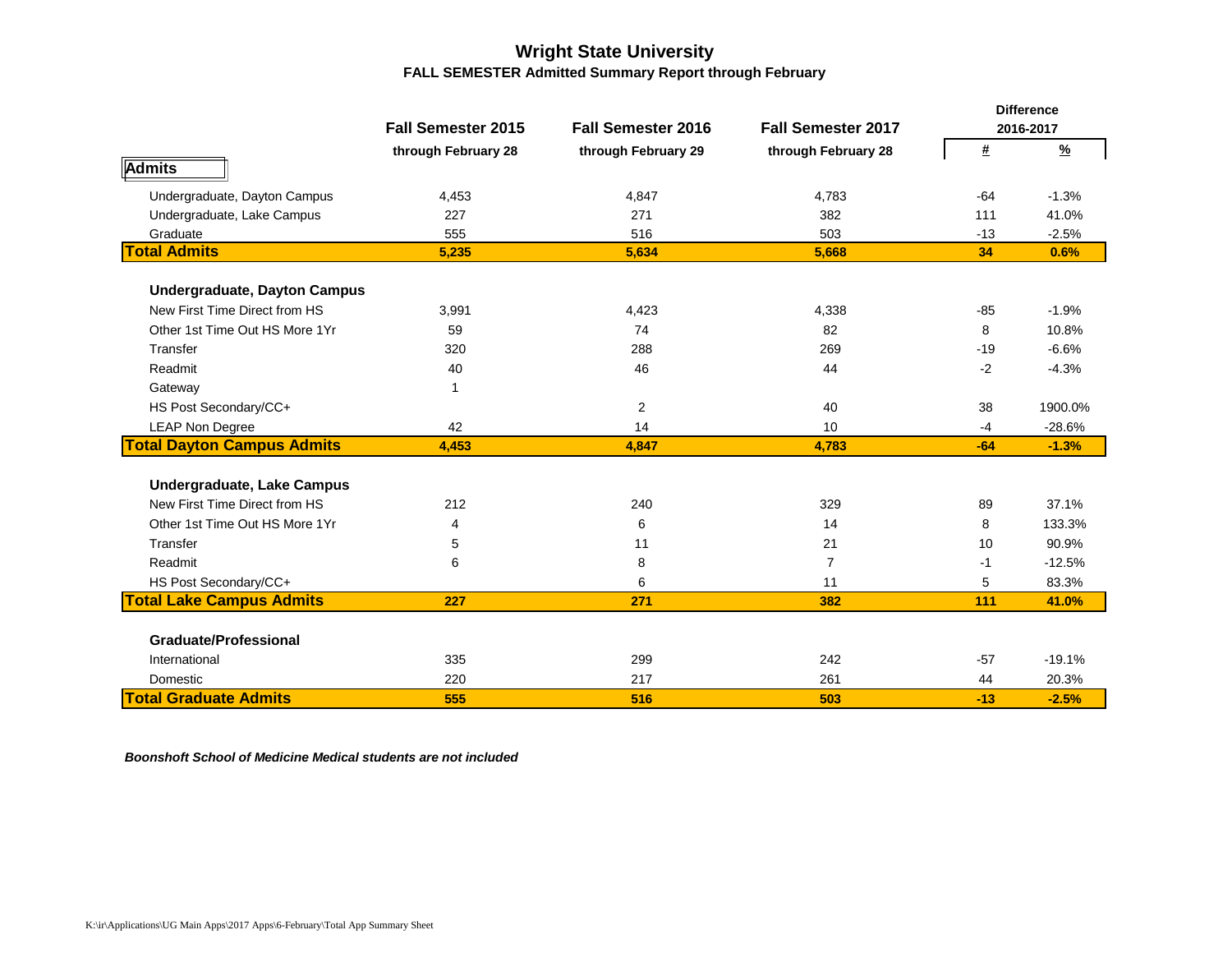#### **Wright State University - Dayton Campus**

Fall 2017 Applications as of February 28, 2017

#### 6% decrease (439) in ALL **NEW UNDERGRADUATE** APPLICATIONS **|** 1% decrease (64) in ALL NEW UNDERGRADUATE ADMITS 9% decrease (557) in **NEW DIRECT FROM HIGH SCHOOL** STUDENTS APPLICATIONS **|** 2% decrease (85) in NEW DIRECT FROM HIGH SCHOOL STUDENTS ADMITS

#### 40% decrease (62) in ALL NEW UNDERGRADUATE **INTERNATIONAL** APPLICATIONS **|** 33% decrease (16) in ALL NEW UNDERGRADUATE INTERNATIONAL ADMITS 18% decrease (128) in **TRANSFER** STUDENTS APPLICATIONS **|** 7% decrease (19) in TRANSFER STUDENTS ADMITS

|                                  |             |             | <b>New Direct From High School Applications</b> |           |          |                     |          |                  |             |                   | All New Undergraduate Applications |          |                 |          |
|----------------------------------|-------------|-------------|-------------------------------------------------|-----------|----------|---------------------|----------|------------------|-------------|-------------------|------------------------------------|----------|-----------------|----------|
|                                  | Completed   | Incomplete  |                                                 |           |          |                     |          | <b>Completed</b> | Incomplete  |                   |                                    |          |                 |          |
|                                  | <b>Apps</b> | <b>Apps</b> | <b>Total Apps</b>                               | % of Apps | % Change | <b>Total Admits</b> | % Change | <b>Apps</b>      | <b>Apps</b> | <b>Total Apps</b> | % of Apps                          | % Change | Total Admits    | % Change |
| Raj Soin College of Business     | 435         | 127         | 562                                             | 10%       | $-21%$   | 423                 | $-14%$   | 494              | 168         | 662               | 10%                                | $-20%$   | 478             | $-12%$   |
| College of Education & H.S.      | 352         | 125         | 477                                             | 9%        | $-14%$   | 340                 | $-10%$   | 385              | 160         | 545               | 8%                                 | $-21%$   | 372             | $-15%$   |
| College of Nursing & Health      | 627         | 156         | 783                                             | 14%       | $-3%$    | 610                 | 10%      | 684              | 218         | 902               | 13%                                | $-5%$    | 666             | 9%       |
| College of Engineering & C.S.    | 703         | 114         | 817                                             | 15%       | $-20%$   | 693                 | $-15%$   | 763              | 164         | 927               | 14%                                | $-20%$   | 746             | $-14%$   |
| College of Liberal Arts          | 965         | 242         | 1,207                                           | 22%       | $-10%$   | 943                 | 1%       | 1.102            | 344         | 1.446             | 22%                                | $-8%$    | 1,078           | 2%       |
| College of Science & Mathematics | 675         | 179         | 854                                             | 15%       | $-12%$   | 663                 | $-8%$    | 729              | 233         | 962               | 14%                                | $-13%$   | 709             | $-8%$    |
| <b>Undecided</b>                 | 684         | 190         | 874                                             | 16%       | 20%      | 666                 | 27%      | 747              | 484         | 1,231             | 18%                                | 57%      | 724             | 31%      |
| Non-Degree                       |             |             |                                                 |           |          |                     |          | 10               |             | $12 \overline{ }$ | 0%                                 | $-69%$   | 10 <sup>°</sup> | $-29%$   |
| <b>Total</b>                     | 4.441       | 1.133       | 5.574                                           | 100%      | $-9%$    | 4.338               | $-2%$    | 4,914            | 1.773       | 6.687             | 100%                               | $-6%$    | 4.783           | $-1%$    |

#### **Applications by Intended College**

#### **Applications by Region\***

|                               |                    | <b>New Direct From High School Applications</b> |                   |           |          |                         |           |                   |             |                   | All New Undergraduate Applications |        |                         |          |
|-------------------------------|--------------------|-------------------------------------------------|-------------------|-----------|----------|-------------------------|-----------|-------------------|-------------|-------------------|------------------------------------|--------|-------------------------|----------|
|                               | <b>Completed</b> I | Incomplete                                      |                   |           |          |                         | Completed | <b>Incomplete</b> |             |                   |                                    |        |                         |          |
|                               | <u>Apps</u>        | <b>Apps</b>                                     | <b>Total Apps</b> | % of Apps | % Change | Total Admits   % Change |           | <u>Apps</u>       | <b>Apps</b> | <b>Total Apps</b> | % of Apps                          |        | % Change   Total Admits | % Change |
| <b>Raider Country</b>         | 2.466              | 509                                             | 2,975             | 53%       | $-6%$    | 2.437                   | 0.2%      | 2.793             | 998         | 3.791             | 57%                                | ህ.4%   | 2.749                   | 1%       |
| Cincinnati/Columbus/Cleveland | 746                | 355                                             | ,101              | 20%       | $-19%$   | 693                     | $-14%$    | 781               | 390         | 171, ا            | 18%                                | $-19%$ | 726                     | $-14%$   |
| <b>Other Ohio Counties</b>    | 814                | 170                                             | 984               | 18%       | 0.1%     | 806                     | 8%        | 855               | 219         | 1,074             | 16%                                | $-1%$  | 844                     | 7%       |
| Out of State/Country          | 415                | 99                                              | 514               | 9%        | $-17%$   | 402                     | $-7%$     | 485               | 166         | 651               | 10%                                | $-21%$ | 464                     | $-8%$    |
| Total                         | 4.441              | 1.133                                           | 5.574             | 100%      | $-9%$    | 4.338                   | $-2%$     | 4.914             | 1.773       | 6,687             | 100%                               | -6%    | 4.783                   | $-1%$    |

#### **Applications by Intended College-Transfer & International**

|                                  |             | <b>Transfer Applications</b> |                   |           |        |                         |          |             |             |                   | <b>International UG Applications</b> |         |                         |          |
|----------------------------------|-------------|------------------------------|-------------------|-----------|--------|-------------------------|----------|-------------|-------------|-------------------|--------------------------------------|---------|-------------------------|----------|
|                                  | Completed   | Incomplete                   |                   |           |        |                         |          | Completed   | Incomplete  |                   |                                      |         |                         |          |
|                                  | <u>Apps</u> | <b>Apps</b>                  | <b>Total Apps</b> | % of Apps |        | % Change   Total Admits | % Change | <b>Apps</b> | <b>Apps</b> | <b>Total Apps</b> | % of Apps                            |         | % Change   Total Admits | % Change |
| Raj Soin College of Business     | 41          | 33                           | 74                | 13%       | $-3%$  | 37                      | 6%       |             |             | 16                | 17%                                  | $-24%$  |                         | $-29%$   |
| College of Education & H.S.      | 19          | 30                           | 49                | 9%        | $-54%$ | 19                      | -58%     |             |             |                   |                                      | $-100%$ |                         | $-100%$  |
| College of Nursing & Health      | 46          | 48                           | 94                | 16%       | $-23%$ | 46                      | 0%       |             |             |                   | 2%                                   | $-60%$  |                         | -50%     |
| College of Engineering & C.S.    | 34          | 39                           | 73                | 13%       | $-19%$ | 32                      | 14%      | 14          | 25          | 39                | 41%                                  | $-38%$  |                         | $-40%$   |
| College of Liberal Arts          | 97          | 83                           | 180               | 31%       | 5%     | 96                      | 20%      |             |             | 15<br>ιυ          | 16%                                  | -6%     |                         | 25%      |
| College of Science & Mathematics | 34          | 42                           | 76                | 13%       | $-25%$ | 29                      | $-26%$   |             |             | 12<br>14          | 13%                                  | 33%     |                         | $-60%$   |
| Undecided                        | 10          | 20                           | 30                | 5%        | $-17%$ | 10                      | $-33%$   |             |             |                   |                                      |         |                         |          |
| Non-Degree                       |             |                              |                   |           |        |                         |          | 10          |             | 10                | 11%                                  | $-74%$  | 10                      | $-29%$   |
| Total                            | 281         | 295                          | 576               | 100%      | $-18%$ | 269                     | $-7%$    | 45          | 49          | 94                | 100%                                 | -40%    | 32                      | $-33%$   |

\* **Raider Country**: Allen, Auglaize, Butler, Champaign, Clark, Clinton, Darke, Greene, Logan, Mercer, Miami, Montgomery, Preble, Shelby, Van Wert, Warren

 **Cincinnati/Columbus/Cleveland**: Hamilton, Franklin, Cuyahoga Counties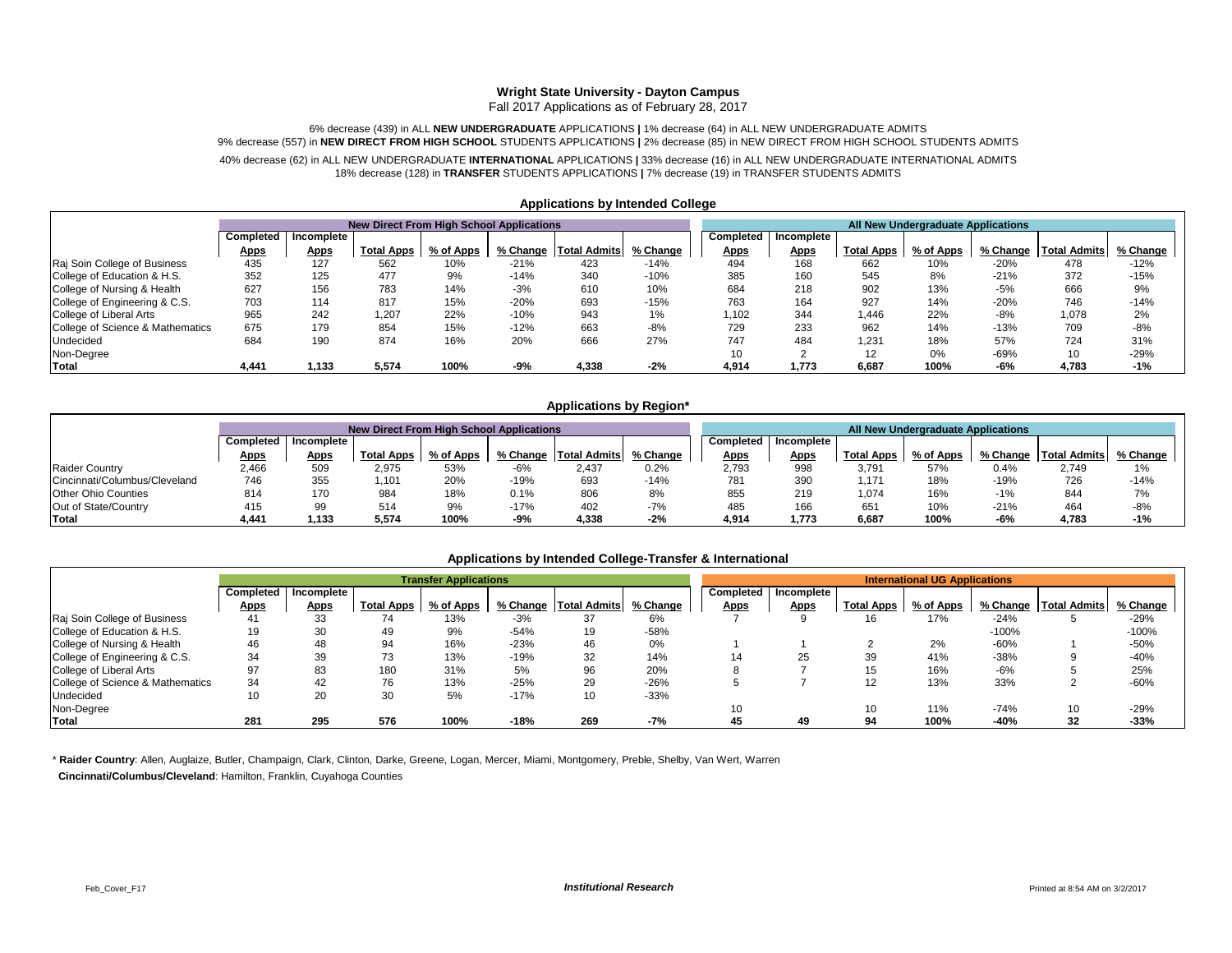### *Wright State University* **New Undergraduate Applications - Lake Campus\*\***

Fall 2017 Applications as of February 28, 2017

41% increase (150) in ALL NEW UNDERGRADUATE APPLICATIONS 41% increase (111) in ALL NEW UNDERGRADUATE ADMITS

| <b>Applications by Intended College</b> |                                 |                                  |            |           |          |                     |          |  |  |  |  |
|-----------------------------------------|---------------------------------|----------------------------------|------------|-----------|----------|---------------------|----------|--|--|--|--|
|                                         | <b>Completed</b><br><b>Apps</b> | <b>Incomplete</b><br><b>Apps</b> | Total Apps | % of Apps | % Change | <b>Total Admits</b> | % Change |  |  |  |  |
| Raj Soin College of Business            | 31                              | 16                               | 47         | 9%        | $-24%$   | 31                  | $-35%$   |  |  |  |  |
| College of Education & H.S.             | 62                              | 12                               | 74         | 14%       | 72%      | 62                  | 121%     |  |  |  |  |
| College of Nursing & Health             | 65                              | 8                                | 73         | 14%       | 35%      | 64                  | 45%      |  |  |  |  |
| College of Engineering & C.S.           | 39                              | 6                                | 45         | 9%        | 2%       | 39                  | 11%      |  |  |  |  |
| College of Liberal Arts                 | 27                              | 13                               | 40         | 8%        | $-11%$   | 27                  | 29%      |  |  |  |  |
| College of Science & Mathematics        | 17                              | 3                                | 20         | 4%        | $-23%$   | 15                  | $0\%$    |  |  |  |  |
| Lake Campus-Associates/Tech             | 65                              | 21                               | 86         | 17%       | 126%     | 65                  | 110%     |  |  |  |  |
| Undecided                               | 79                              | 56                               | 135        | 26%       | 133%     | 79                  | 61%      |  |  |  |  |
| Total                                   | 385                             | 135                              | 520        | 100%      | 41%      | 382                 | 41%      |  |  |  |  |

|                          | <b>Applications by Student Population</b> |             |                   |           |          |                     |          |  |  |  |  |  |
|--------------------------|-------------------------------------------|-------------|-------------------|-----------|----------|---------------------|----------|--|--|--|--|--|
|                          |                                           |             |                   |           |          |                     |          |  |  |  |  |  |
|                          | Completed                                 | Incomplete  |                   |           |          |                     |          |  |  |  |  |  |
|                          | <b>Apps</b>                               | <b>Apps</b> | <b>Total Apps</b> | % of Apps | % Change | <b>Total Admits</b> | % Change |  |  |  |  |  |
| New Direct from HS       | 331                                       | 72          | 403               | 78%       | 32%      | 329                 | 37%      |  |  |  |  |  |
| IOut of HS More than 1YR | 14                                        | 3           | 17                | 3%        | 6%       | 14                  | 133%     |  |  |  |  |  |
| Transfer                 | 22                                        | 20          | 42                | 8%        | 31%      | 21                  | 91%      |  |  |  |  |  |
| Readmit                  |                                           |             |                   | $1\%$     | $-22%$   |                     | $-13%$   |  |  |  |  |  |
| CC+                      | 11                                        | 39          | 50                | 10%       | 614%     | 11                  | 83%      |  |  |  |  |  |
| Transient                |                                           |             |                   | 0.2%      |          |                     |          |  |  |  |  |  |
| <b>Total</b>             | 385                                       | 135         | 520               | 100%      | 41%      | 382                 | 41%      |  |  |  |  |  |

| <b>Applications by Region*</b> |                          |                           |                   |           |          |                     |          |  |  |  |  |
|--------------------------------|--------------------------|---------------------------|-------------------|-----------|----------|---------------------|----------|--|--|--|--|
|                                | Completed<br><b>Apps</b> | Incomplete<br><b>Apps</b> | <b>Total Apps</b> | % of Apps | % Change | <b>Total Admits</b> | % Change |  |  |  |  |
| <b>Raider Country</b>          | 320                      | 100                       | 420               | 81%       | 39%      | 317                 | 35%      |  |  |  |  |
| Cincinnati/Columbus/Cleveland  | 14                       |                           | 21                | 4%        | 75%      | 14                  | 250%     |  |  |  |  |
| Other Ohio Counties            | 19                       |                           | 26                | 5%        | 86%      | 19                  | 171%     |  |  |  |  |
| Out of State/Unknown           | 32                       | 21                        | 53                | 10%       | 29%      | 32                  | 28%      |  |  |  |  |
| <b>Total</b>                   | 385                      | 135                       | 520               | 100%      | 41%      | 382                 | 41%      |  |  |  |  |

\* **Raider Country**: Allen, Auglaize, Butler, Champaign, Clark, Clinton, Darke, Greene, Logan, Mercer, Miami, Montgomery, Preble, Shelby, Van Wert, Warren

 **Cincinnati/Columbus/Cleveland**: Hamilton, Franklin, Cuyahoga Counties

*\*\* Data includes direct from high school students, students out of high school more than a year, readmits, transfers, and new students applying for the CC+ program*